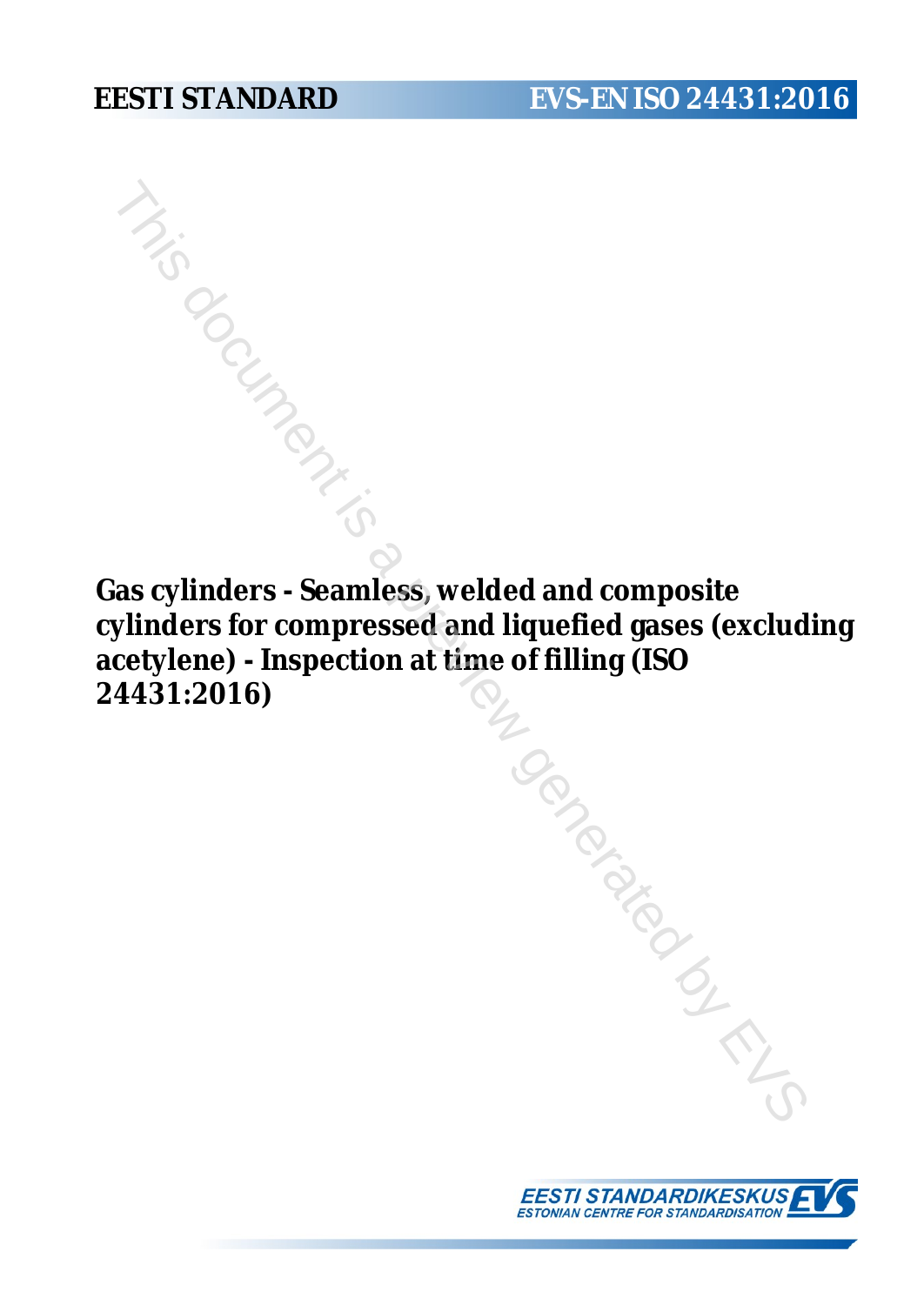## **EESTI STANDARDI EESSÕNA NATIONAL FOREWORD**

| See Eesti standard EVS-EN ISO 24431:2016<br>This Estonian standard EVS-EN ISO 24431:2016<br>sisaldab Euroopa standardi EN ISO 24431:2016 consists of the English text of the European<br>standard EN ISO 24431:2016.<br>ingliskeelset teksti. |        |  |
|-----------------------------------------------------------------------------------------------------------------------------------------------------------------------------------------------------------------------------------------------|--------|--|
| Standard<br>sellekohase<br>on jõustunud<br>This standard has been endorsed<br>teate<br>notification published in the official bulletin of the<br>avaldamisega EVS Teatajas<br>Estonian Centre for Standardisation.                            | with a |  |
| Euroopa standardimisorganisatsioonid on teinud<br>Date of Availability of the European standard is<br>standardi<br>rahvuslikele<br>Euroopa<br>liikmetele<br>30.11.2016.<br>kättesaadavaks 30.11.2016.                                         |        |  |
| Standard<br>kättesaadav<br>The standard is available from the Estonian Centre<br>Eesti<br>on<br>Standardikeskusest.<br>for Standardisation.                                                                                                   |        |  |
| Tagasisidet standardi sisu kohta on võimalik edastada, kasutades EVS-i veebilehel asuvat tagasiside<br>vormi või saates e-kirja meiliaadressile <u>standardiosakond@evs.ee</u> .                                                              |        |  |
| ICS 23.020.35                                                                                                                                                                                                                                 |        |  |
| Standardite reprodutseerimise ja levitamise õigus kuulub Eesti Standardikeskusele                                                                                                                                                             |        |  |
| Andmete paljundamine, taastekitamine, kopeerimine, salvestamine elektroonsesse süsteemi või edastamine ükskõik millises<br>vormis või millisel teel ilma Eesti Standardikeskuse kirjaliku loata on keelatud.                                  |        |  |
| Kui Teil on küsimusi standardite autorikaitse kohta, võtke palun ühendust Eesti Standardikeskusega:<br>Koduleht www.evs.ee; telefon 605 5050; e-post info@evs.ee                                                                              |        |  |
| The right to reproduce and distribute standards belongs to the Estonian Centre for Standardisation                                                                                                                                            |        |  |
| No part of this publication may be reproduced or utilized in any form or by any means, electronic or mechanical, including<br>photocopying, without a written permission from the Estonian Centre for Standardisation.                        |        |  |
| If you have any questions about copyright, please contact Estonian Centre for Standardisation:                                                                                                                                                |        |  |
|                                                                                                                                                                                                                                               |        |  |

### ICS 23.020.35

Homepage [www.evs.ee](http://www.evs.ee/); phone +372 605 5050; e-mail info@evs.ee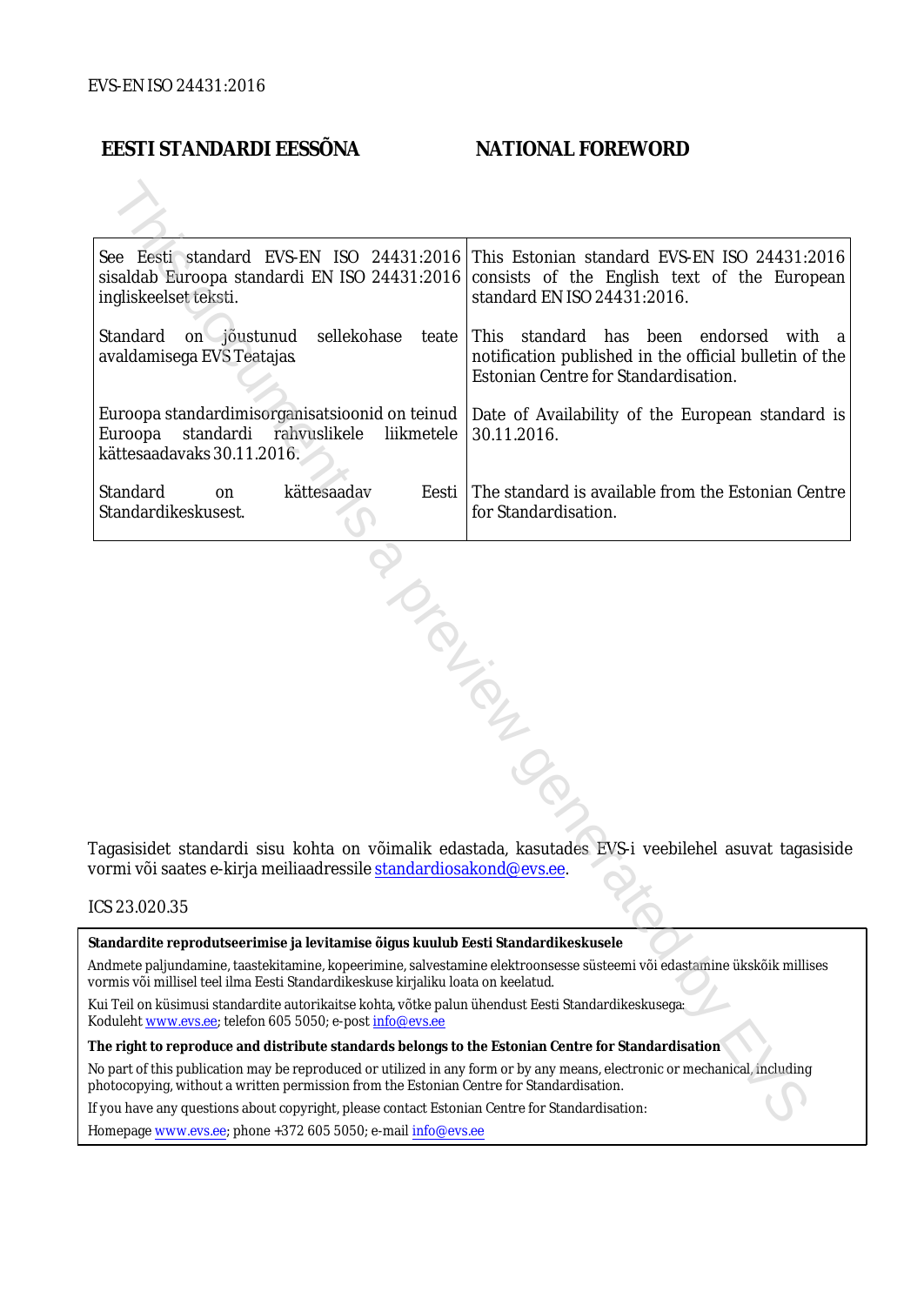# EUROPEAN STANDARD NORME EUROPÉENNE EUROPÄISCHE NORM

# **EN ISO 24431**

November 2016

ICS 23.020.35

English Version

## Gas cylinders - Seamless, welded and composite cylinders for compressed and liquefied gases (excluding acetylene) - Inspection at time of filling (ISO 24431:2016)

Bouteilles à gaz - Bouteilles à gaz comprimés et liquéfiés (à l'exception de l'acétylène) sans soudure, soudées et composites - Contrôle au moment du remplissage (ISO 24431:2016)

 Gasflaschen - Nahtlose, geschweißte und Composite-Flaschen für verdichtete und verflüssigte Gase (ausgenommen Acetylen) - Inspektion zum Zeitpunkt des Füllens (ISO 24431:2016)

This European Standard was approved by CEN on 13 September 2016.

CEN members are bound to comply with the CEN/CENELEC Internal Regulations which stipulate the conditions for giving this European Standard the status of a national standard without any alteration. Up-to-date lists and bibliographical references concerning such national standards may be obtained on application to the CEN-CENELEC Management Centre or to any CEN member.

This European Standard exists in three official versions (English, French, German). A version in any other language made by translation under the responsibility of a CEN member into its own language and notified to the CEN-CENELEC Management Centre has the same status as the official versions.

CEN members are the national standards bodies of Austria, Belgium, Bulgaria, Croatia, Cyprus, Czech Republic, Denmark, Estonia, Finland, Former Yugoslav Republic of Macedonia, France, Germany, Greece, Hungary, Iceland, Ireland, Italy, Latvia, Lithuania, Luxembourg, Malta, Netherlands, Norway, Poland, Portugal, Romania, Slovakia, Slovenia, Spain, Sweden, Switzerland, Turkey and United Kingdom.



EUROPEAN COMMITTEE FOR STANDARDIZATION COMITÉ EUROPÉEN DE NORMALISATION EUROPÄISCHES KOMITEE FÜR NORMUNG

**CEN-CENELEC Management Centre: Avenue Marnix 17, B-1000 Brussels**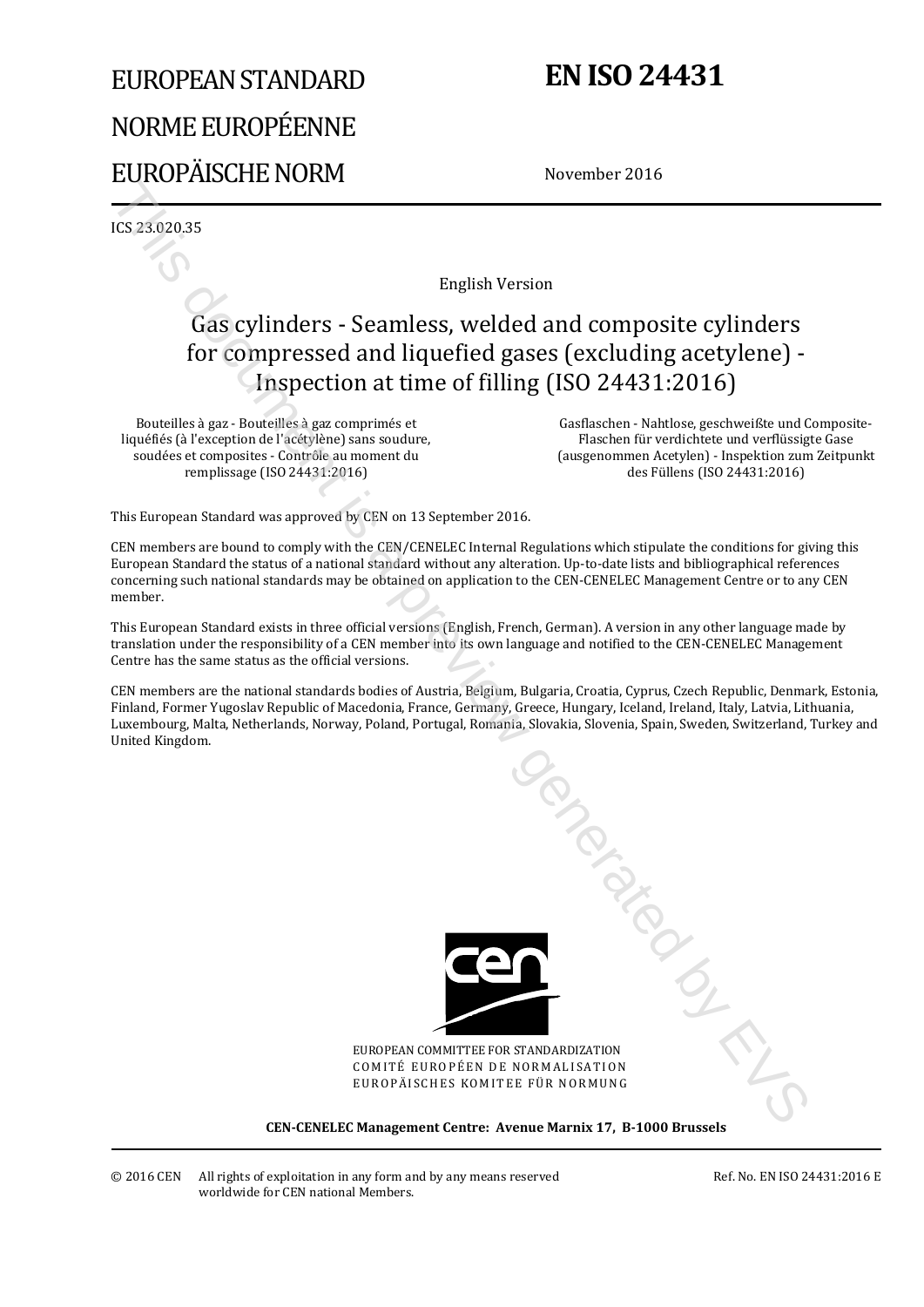## **European foreword**

This document (EN ISO 24431:2016) has been prepared by Technical Committee ISO/TC 58 "Gas cylinders" in collaboration with Technical Committee CEN/TC 23 "Transportable gas cylinders" the secretariat of which is held by BSI.

This European Standard shall be given the status of a national standard, either by publication of an identical text or by endorsement, at the latest by May 2017, and conflicting national standards shall be withdrawn at the latest by May 2017.

Attention is drawn to the possibility that some of the elements of this document may be the subject of patent rights. CEN [and/or CENELEC] shall not be held responsible for identifying any or all such patent rights.

This document has been prepared under a mandate given to CEN by the European Commission and the European Free Trade Association.

According to the CEN-CENELEC Internal Regulations, the national standards organizations of the following countries are bound to implement this European Standard: Austria, Belgium, Bulgaria, Croatia, Cyprus, Czech Republic, Denmark, Estonia, Finland, Former Yugoslav Republic of Macedonia, France, Germany, Greece, Hungary, Iceland, Ireland, Italy, Latvia, Lithuania, Luxembourg, Malta, Netherlands, Norway, Poland, Portugal, Romania, Slovakia, Slovenia, Spain, Sweden, Switzerland, Turkey and the United Kingdom.

### **Endorsement notice**

The text of ISO 24431:2016 has been approved by CEN as EN ISO 24431:2016 without any modification.

To donated by EV-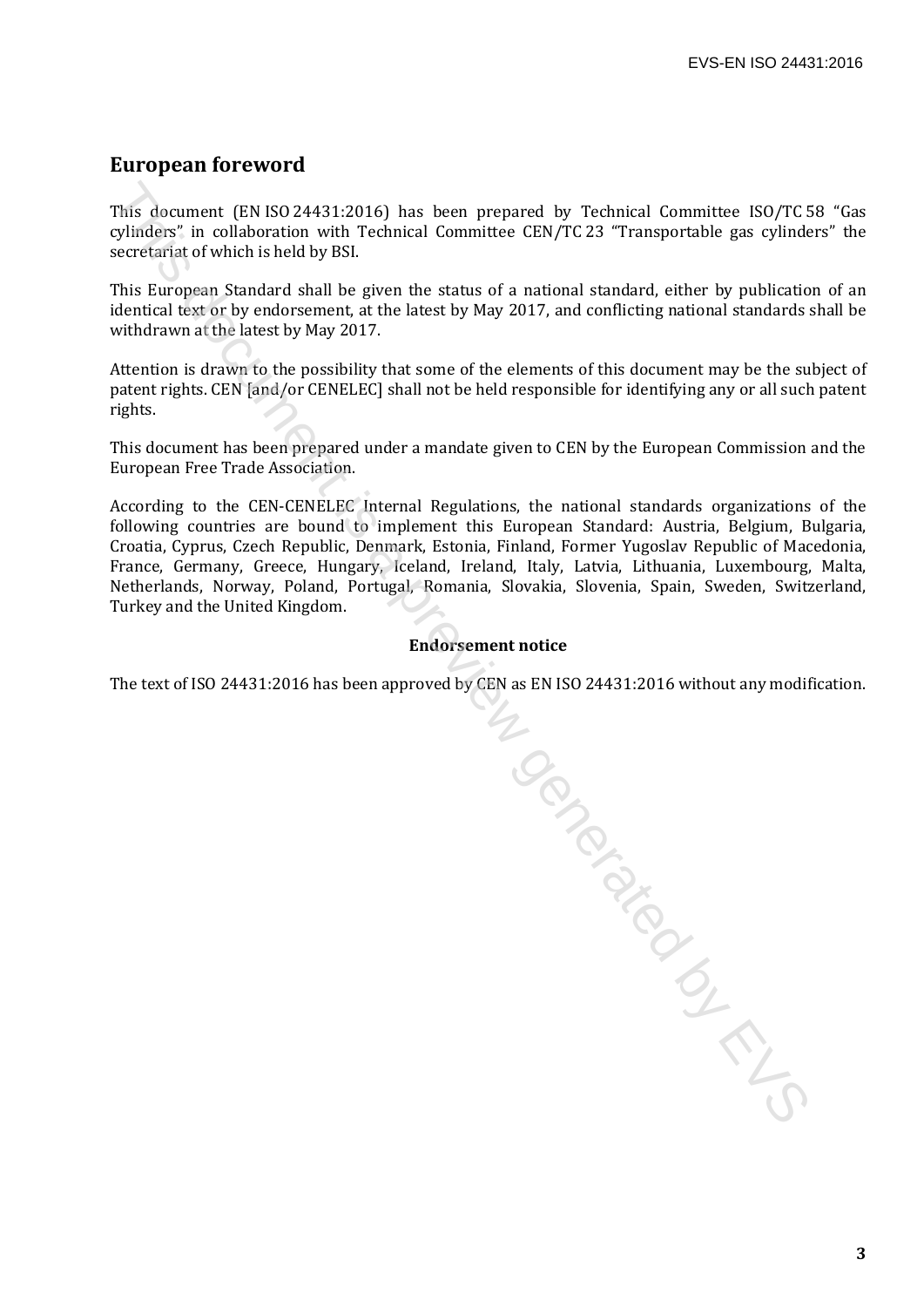## **Contents**

| 1            |     |                                                    |  |  |
|--------------|-----|----------------------------------------------------|--|--|
| $\mathbf{2}$ |     |                                                    |  |  |
| 3            |     |                                                    |  |  |
| 4            |     |                                                    |  |  |
| 5            |     | Filling inspection 5                               |  |  |
|              | 5.1 |                                                    |  |  |
|              | 5.2 |                                                    |  |  |
|              |     | 5.2.1                                              |  |  |
|              |     | 5.2.2                                              |  |  |
|              |     | 5.2.3                                              |  |  |
|              |     | 5.2.4                                              |  |  |
|              |     | 5.2.5                                              |  |  |
|              |     | 5.2.6<br>5.2.7                                     |  |  |
|              |     | 5.2.8                                              |  |  |
|              |     | 5.2.9                                              |  |  |
|              |     | Rejected cylinders. 10<br>5.2.10                   |  |  |
|              | 5.3 | Verification during filling                        |  |  |
|              | 5.4 |                                                    |  |  |
|              |     | 5.4.1<br>General 10                                |  |  |
|              |     | 5.4.2                                              |  |  |
|              |     | 5.4.3                                              |  |  |
|              |     | 5.4.4                                              |  |  |
|              |     | Verification of valve protection<br>5.4.5<br>5.4.6 |  |  |
|              |     |                                                    |  |  |
| 6            |     |                                                    |  |  |
|              |     | Annex A (informative) Residual pressure check      |  |  |
|              |     |                                                    |  |  |
|              |     | Bibliography 24                                    |  |  |
|              |     | $\hat{S}$                                          |  |  |
|              |     |                                                    |  |  |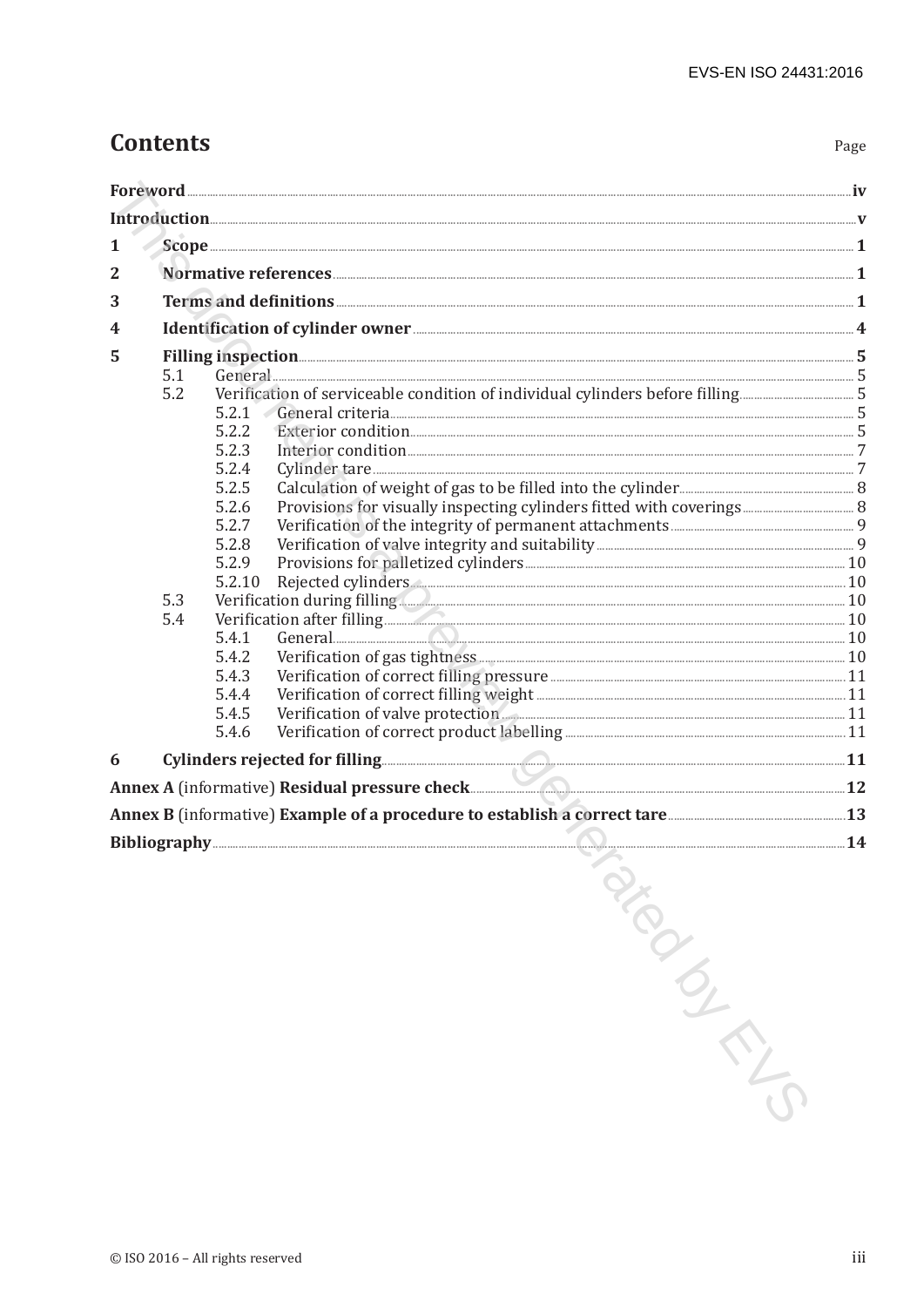## **Foreword**

ISO (the International Organization for Standardization) is a worldwide federation of national standards bodies (ISO member bodies). The work of preparing International Standards is normally carried out through ISO technical committees. Each member body interested in a subject for which a technical committee has been established has the right to be represented on that committee. International organizations, governmental and non-governmental, in liaison with ISO, also take part in the work. ISO collaborates closely with the International Electrotechnical Commission (IEC) on all matters of electrotechnical standardization.

The procedures used to develop this document and those intended for its further maintenance are described in the ISO/IEC Directives, Part 1. In particular the different approval criteria needed for the different types of ISO documents should be noted. This document was drafted in accordance with the editorial rules of the ISO/IEC Directives, Part 2 (see www.iso.org/directives).

Attention is drawn to the possibility that some of the elements of this document may be the subject of patent rights. ISO shall not be held responsible for identifying any or all such patent rights. Details of any patent rights identified during the development of the document will be in the Introduction and/or on the ISO list of patent declarations received (see www.iso.org/patents).

Any trade name used in this document is information given for the convenience of users and does not constitute an endorsement.

For an explanation on the meaning of ISO specific terms and expressions related to conformity assessment, as well as information about ISO's adherence to the World Trade Organization (WTO) principles in the Technical Barriers to Trade (TBT) see the following URL: www.iso.org/iso/foreword.html.

The committee responsible for this document is ISO/TC 58, *Gas cylinders*, Subcommittee SC 4, *Operational requirements for gas cylinders*.

This second edition cancels and replaces the first edition (ISO 24431:2006), which has been technically revised with the following changes.

— This edition has been restructured and includes additional provisions for the inspection before, during and after filling of composite cylinders (Types 2 to 5 inclusive).

This document is a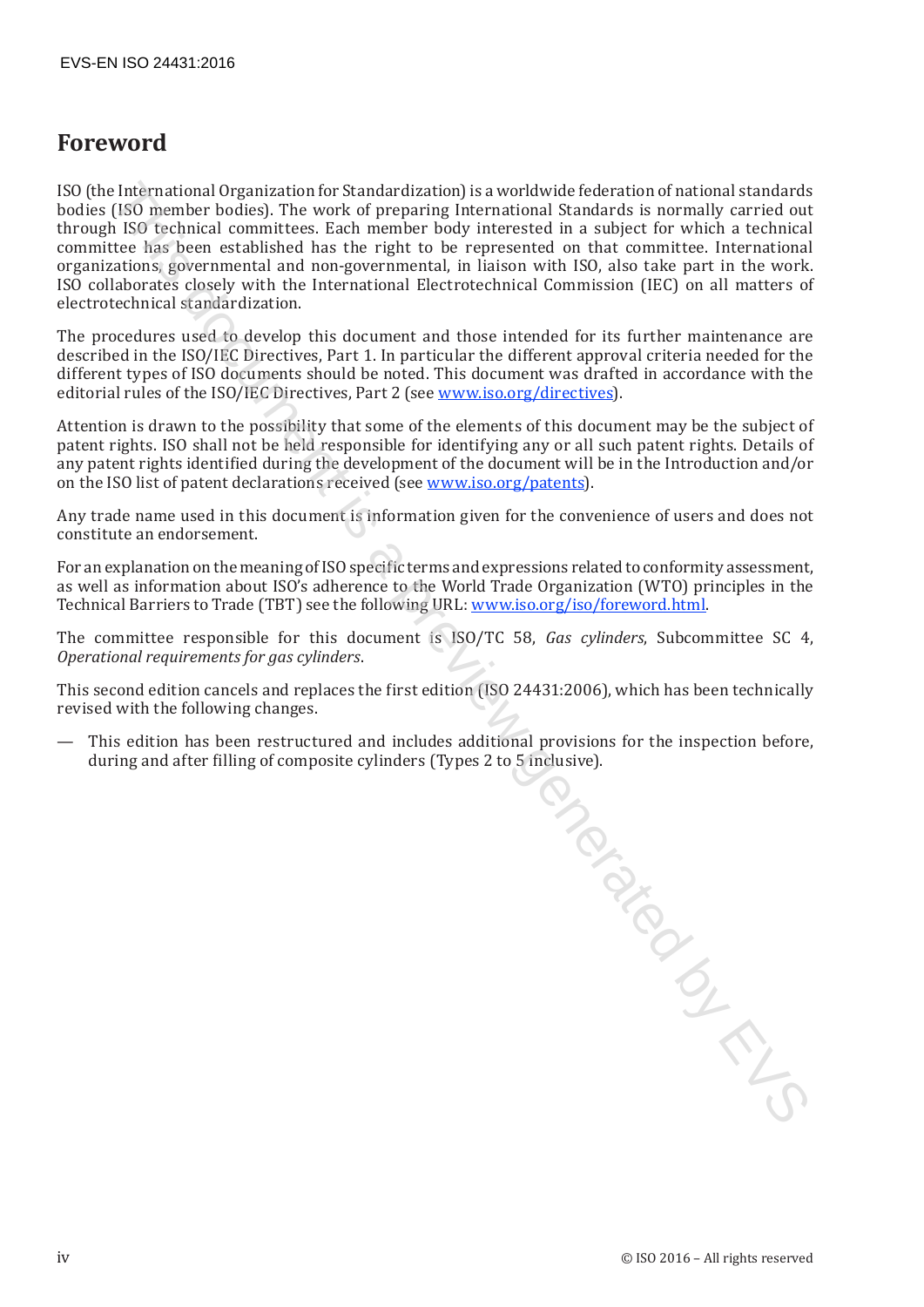## **Introduction**

This International Standard covers requirements that reflect current practice and experience.

Each transportable gas cylinder is inspected at the time of filling in order to establish that

- it has no defects which render it unsafe for filling or continued use,
- it can be identified and complies with the relevant requirements with regard to marking (e.g. within test period, labelling, colour coding and completeness of its accessories), and
- its valve functions satisfactorily.

The cylinder filling inspection is carried out exclusively by persons who have the appropriate training and competencies, so as to ensure that each cylinder is safe for continued use.

Guidance and requirements provided in this International Standard allow fillers to determine when cylinders should be rejected for filling. This International Standard is intended to be used as a basis for developing specific operating procedures for a filling operation.

### **CAUTION — Some of the tests specified in this International Standard involve the use of processes which could lead to a hazardous situation.**

This International Standard is intended to be used under a variety of national regulatory regimes, but has been written so that it is suitable for the application of the UN Model Regulations.[1] Attention is drawn to requirements in the relevant national regulations of the country (countries) where the cylinders are intended to be used that might override the requirements given in this International Standard. Where there is any conflict between this International Standard and any applicable regulation, the regulation always takes precedence.

In International Standards, weight is equivalent to a force, expressed in Newtons. However, in common parlance (as used in terms defined in this International Standard), the word "weight" continues to be used to mean "mass", although this practice is deprecated (see ISO 80000-4).

Journal is a previous critical